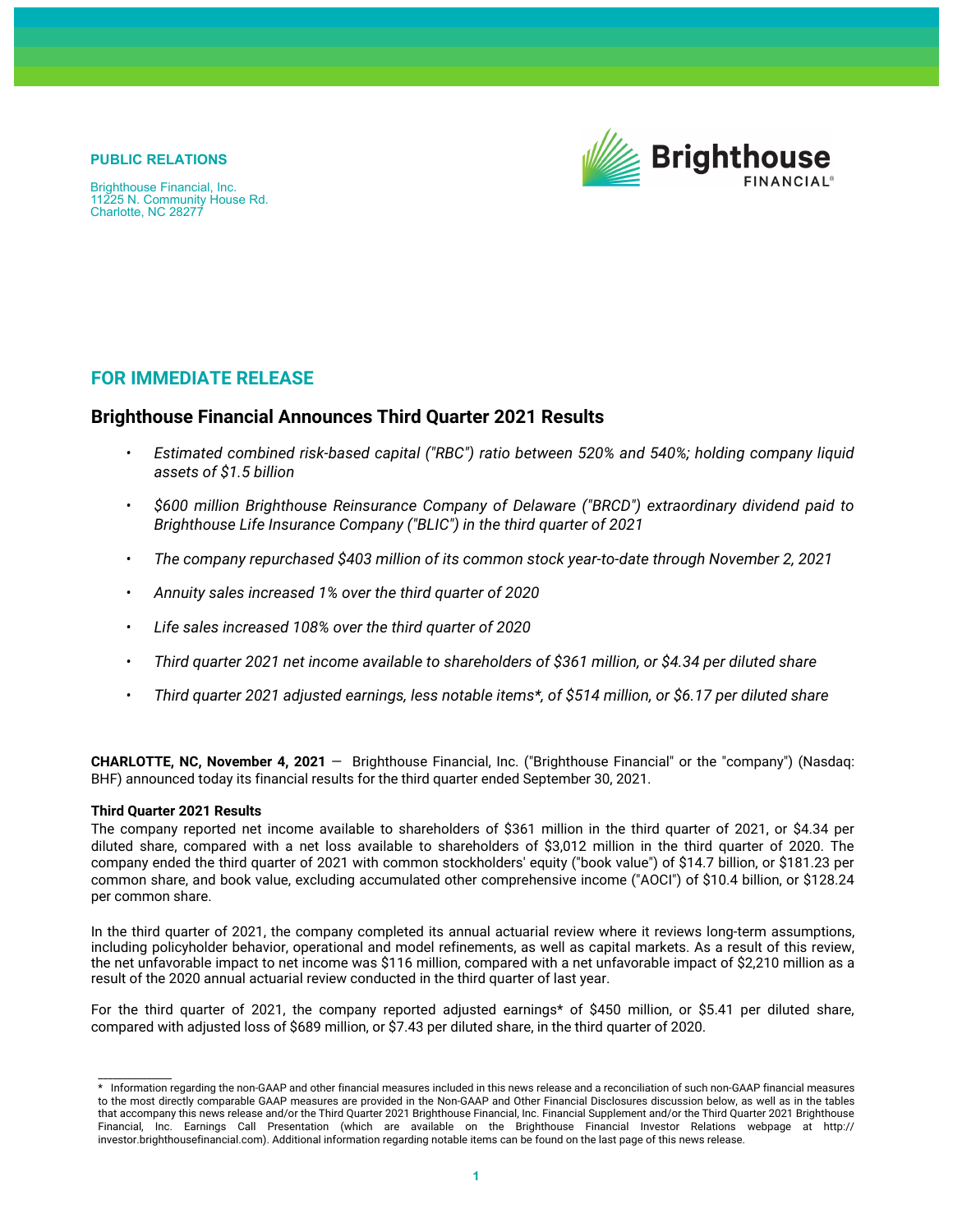

Brighthouse Financial, Inc. 11225 N. Community House Rd. Charlotte, NC 28277

Adjusted earnings for the quarter reflected \$64 million after tax of unfavorable notable items, or \$0.77 per diluted share, including:

- \$44 million net unfavorable impact related to the annual actuarial review, including a valuation system conversion associated with the company's transition to its future state platform, and
- \$20 million unfavorable impact for establishment costs related to planned technology and other expenses associated with the company's separation from its former parent company.

Corporate expenses in the third quarter of 2021 were \$222 million, up from \$218 million in the second quarter of 2021, both on a pre-tax basis.

Annuity sales increased 1% quarter-over-quarter, driven by record sales of variable and Shield Level annuities, which increased a combined 54%, primarily offset by lower sales of fixed rate annuities. Sequentially, annuity sales increased 3%, driven by record sales of variable and Shield Level annuities. Life sales increased 108% quarter-over-quarter and 4% sequentially, driven by sales of SmartCare.

During the third quarter of 2021, the company repurchased \$149 million of its common stock, with an additional \$61 million of its common stock repurchased, on a trade date basis, through November 2, 2021. Since the announcement of its first stock repurchase authorization in August 2018, the company has repurchased \$1,424 million of its common stock, on a trade date basis, through November 2, 2021.

"Brighthouse Financial delivered strong results in the third quarter of 2021 as we continued to execute on our strategy," said Eric Steigerwalt, president and CEO, Brighthouse Financial. "We grew sales, prudently managed our expenses, unlocked additional capital and repurchased more of our common stock."

"I am particularly pleased with our sales results," Steigerwalt continued. "We reported another quarter of record sales for both our flagship Shield Level annuities and variable annuities with FlexChoice Access, and our life insurance sales were ahead of our expectations."

### Key Metrics (Unaudited, dollars in millions except share and per share amounts)

|                                                          | As of or For the Three Months Ended |                  |                           |                  |
|----------------------------------------------------------|-------------------------------------|------------------|---------------------------|------------------|
|                                                          | <b>September 30, 2021</b>           |                  | <b>September 30, 2020</b> |                  |
|                                                          | <b>Total</b>                        | <b>Per share</b> | <b>Total</b>              | <b>Per share</b> |
| Net income (loss) available to shareholders (1)          | \$361                               | \$4.34           | \$(3,012)                 | $$$ (32.49)      |
| Adjusted earnings (1)                                    | \$450                               | \$5.41           | \$(689)                   | \$(7.43)         |
| Adjusted earnings, less notable items (1)                | \$514                               | \$6.17           | \$388                     | \$4.19           |
| Weighted average common shares outstanding - diluted (1) | 83,244,987                          | N/A              | 92,693,188                | N/A              |
| Book value                                               | \$14,671                            | \$181.23         | \$17,464                  | \$191.58         |
| Book value, excluding AOCI                               | \$10,381                            | \$128.24         | \$12,083                  | \$132.55         |
| Ending common shares outstanding                         | 80,952,682                          | N/A              | 91,158,927                | N/A              |

(1) Per share amounts are on a diluted basis and may not recalculate due to rounding. For loss periods, dilutive shares were not included in the calculation as inclusion of such<br>shares would have an anti-dilutive effect. S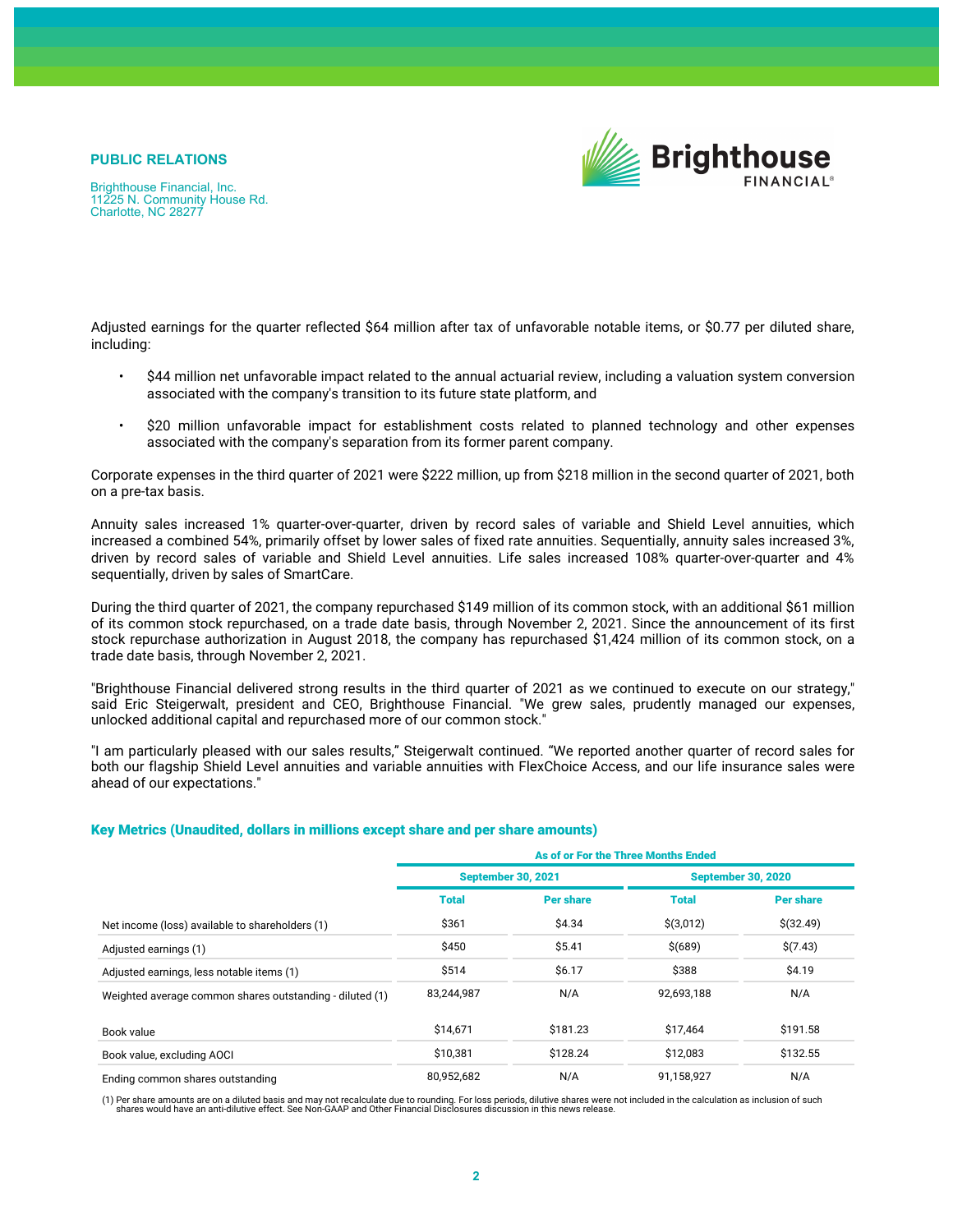

Brighthouse Financial, Inc. 11225 N. Community House Rd. Charlotte, NC 28277

#### Results by Segment and Corporate & Other (Unaudited, in millions)

|                          | <b>For the Three Months Ended</b> |                         |                       |
|--------------------------|-----------------------------------|-------------------------|-----------------------|
| <b>ADJUSTED EARNINGS</b> | September 30,<br>2021             | <b>June 30,</b><br>2021 | September 30,<br>2020 |
| Annuities                | \$385                             | \$338                   | \$387                 |
| Life                     | \$110                             | \$68                    | \$76                  |
| Run-off $(1)$            | \$38                              | \$122                   | \$(1,139)             |
| Corporate & Other (1)    | $$^{(83)}$                        | \$(93)                  | \$(13)                |

(1) The company uses the term "adjusted loss" throughout this news release to refer to negative adjusted earnings values.

#### Sales (Unaudited, in millions)

| <b>For the Three Months Ended</b> |                         |                       |
|-----------------------------------|-------------------------|-----------------------|
| September 30,<br>2021             | <b>June 30,</b><br>2021 | September 30,<br>2020 |
| \$2,362                           | \$2,299                 | \$2,335               |
| \$27                              | \$26                    | \$13                  |
|                                   |                         |                       |

(1) Annuities sales include sales of a fixed index annuity product sold by Massachusetts Mutual Life Insurance Company, representing 90% of gross sales of that product. Sales of<br>this product were \$198 million for the third

#### *Annuities*

Adjusted earnings in the Annuities segment were \$385 million in the current quarter, compared with adjusted earnings of \$387 million in the third quarter of 2020 and adjusted earnings of \$338 million in the second quarter of 2021.

The current quarter included a \$42 million favorable notable item and the third quarter of 2020 included a \$102 million favorable notable item, both related to the annual actuarial review completed in the respective quarters. There were no notable items in the second quarter of 2021.

On a quarter-over-quarter basis, adjusted earnings, less notable items, reflect higher net investment income and higher fees, partially offset by higher expenses, higher reserves, and higher deferred acquisition costs ("DAC") amortization. On a sequential basis, adjusted earnings, less notable items, reflect higher net investment income and higher fees, partially offset by higher reserves.

Annuity sales increased 1% quarter-over-quarter, driven by record sales of variable and Shield Level annuities, which increased a combined 54%, primarily offset by lower sales of fixed rate annuities. Annuity sales increased 3% sequentially, driven by record sales of variable and Shield Level annuities.

### *Life*

Adjusted earnings in the Life segment were \$110 million in the current quarter, compared with adjusted earnings of \$76 million in the third quarter of 2020 and adjusted earnings of \$68 million in the second quarter of 2021.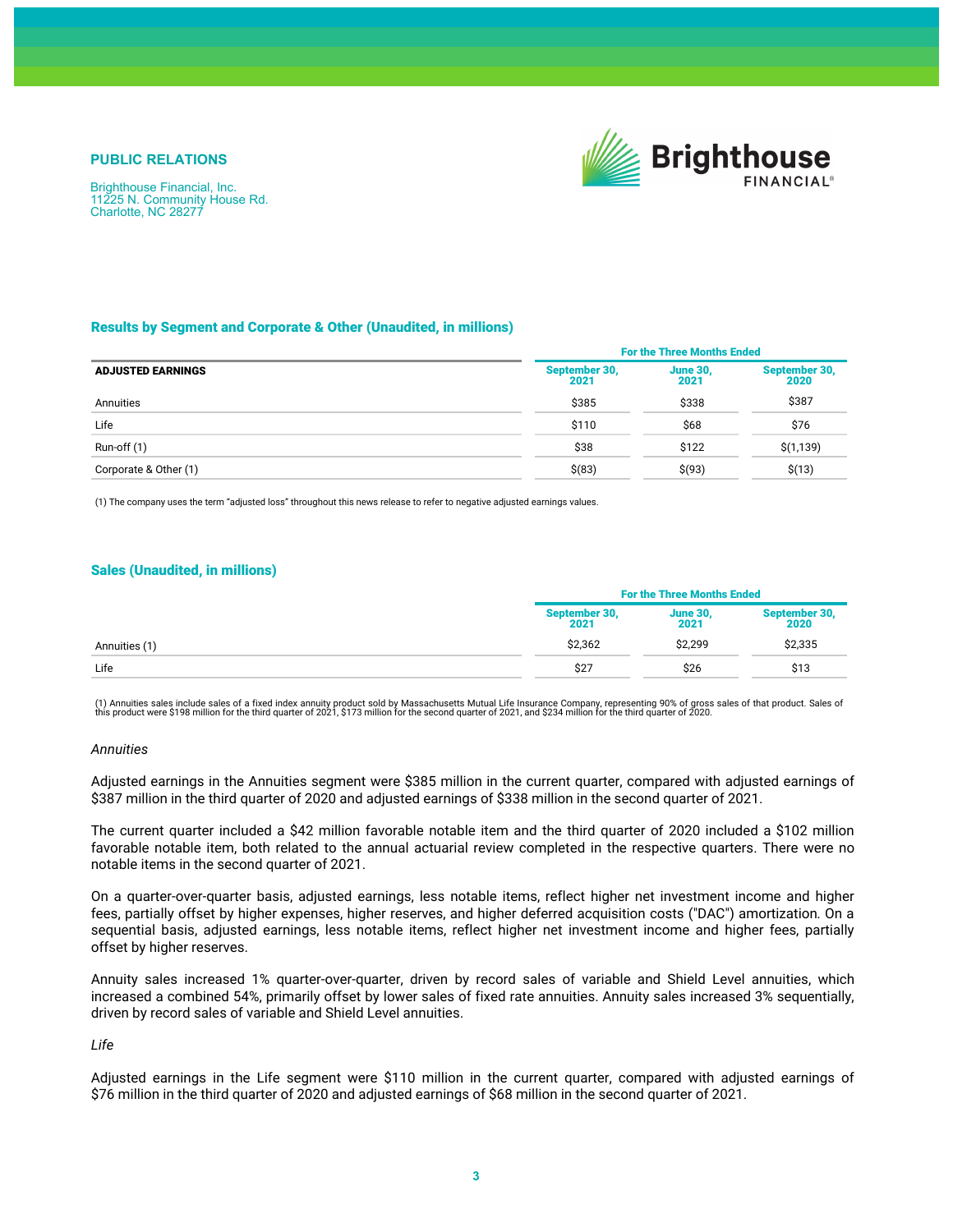

Brighthouse Financial, Inc. 11225 N. Community House Rd. Charlotte, NC 28277

The current quarter included a \$3 million favorable notable item and the third quarter of 2020 included an \$11 million unfavorable notable item, both related to the annual actuarial review completed in the respective quarters. There were no notable items in the second quarter of 2021.

On a quarter-over-quarter basis, adjusted earnings, less notable items, reflect higher net investment income, partially offset by a lower underwriting margin. On a sequential basis, adjusted earnings, less notable items, reflect a higher underwriting margin and higher net investment income.

As mentioned above, life sales increased 108% quarter-over-quarter and 4% sequentially, driven by sales of SmartCare.

#### *Run-off*

Adjusted earnings in the Run-off segment were \$38 million in the current quarter, compared with an adjusted loss of \$1,139 million in the third quarter of 2020 and adjusted earnings of \$122 million in the second quarter of 2021.

The current quarter included a \$89 million unfavorable notable item and the third quarter of 2020 included a \$1,172 million unfavorable notable item, both related to the annual actuarial review completed in the respective quarters. There were no notable items in the second quarter of 2021.

On a quarter-over-quarter basis, adjusted earnings, less notable items, reflect higher net investment income, partially offset by a lower underwriting margin. On a sequential basis, adjusted earnings, less notable items, reflect higher net investment income and a higher underwriting margin.

#### *Corporate & Other*

Corporate & Other had an adjusted loss of \$83 million in the current quarter, compared with an adjusted loss of \$13 million in the third quarter of 2020 and an adjusted loss of \$93 million in the second quarter of 2021.

The current quarter included an unfavorable notable item related to establishment costs of \$20 million. The third quarter of 2020 included \$4 million of net favorable notable items and the second quarter of 2021 included an unfavorable \$23 million notable item.

On a quarter-over-quarter basis, the adjusted loss, less notable items, reflects a lower tax benefit. On a sequential basis, the adjusted loss, less notable items, reflects lower expenses and higher net investment income, partially offset by a lower tax benefit.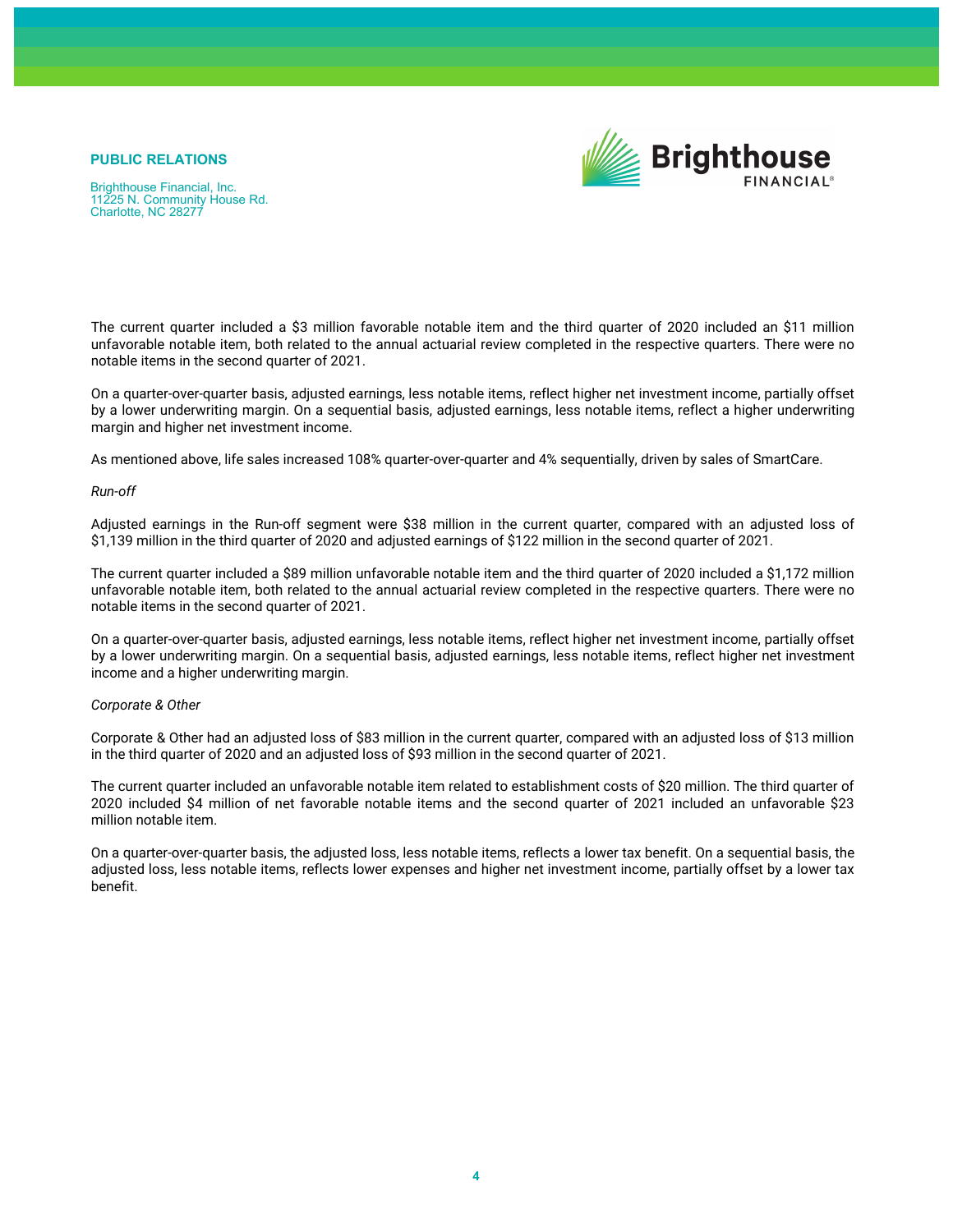

Brighthouse Financial, Inc. 11225 N. Community House Rd. Charlotte, NC 28277

#### Net Investment Income and Adjusted Net Investment Income (Unaudited, in millions)

|                                | <b>For the Three Months Ended</b> |                         |                       |
|--------------------------------|-----------------------------------|-------------------------|-----------------------|
|                                | September 30,<br>2021             | <b>June 30,</b><br>2021 | September 30,<br>2020 |
| Net investment income          | \$1,281                           | \$1.212                 | \$996                 |
| Adjusted net investment income | \$1,287                           | \$1.217                 | \$1,001               |

#### *Net Investment Income*

Net investment income was \$1,281 million and adjusted net investment income\* was \$1,287 million in the current quarter. Adjusted net investment income increased \$286 million on a quarter-over-quarter basis and increased \$70 million on a sequential basis, both primarily driven by higher alternative investment income as well as asset growth.

The net investment income yield was 5.16% during the quarter.

### Statutory Capital and Liquidity (Unaudited, in billions)

|                                           | As of                    |                         |                       |
|-------------------------------------------|--------------------------|-------------------------|-----------------------|
|                                           | September 30,<br>2021(1) | <b>June 30.</b><br>2021 | September 30,<br>2020 |
| Statutory combined total adjusted capital | \$9.7                    | \$9.4                   | \$8.4                 |

(1) Reflects preliminary statutory results as of September 30, 2021.

### *Capitalization*

At September 30, 2021*:*

- Estimated combined RBC ratio between 520% and 540%
- Holding company liquid assets were approximately \$1.5 billion
- *•* Combined statutory total adjusted capital on a preliminary basis increased to approximately \$9.7 billion, primarily driven by the \$600 million BRCD extraordinary dividend paid to BLIC in the third quarter of 2021, partially offset by negative market performance in the quarter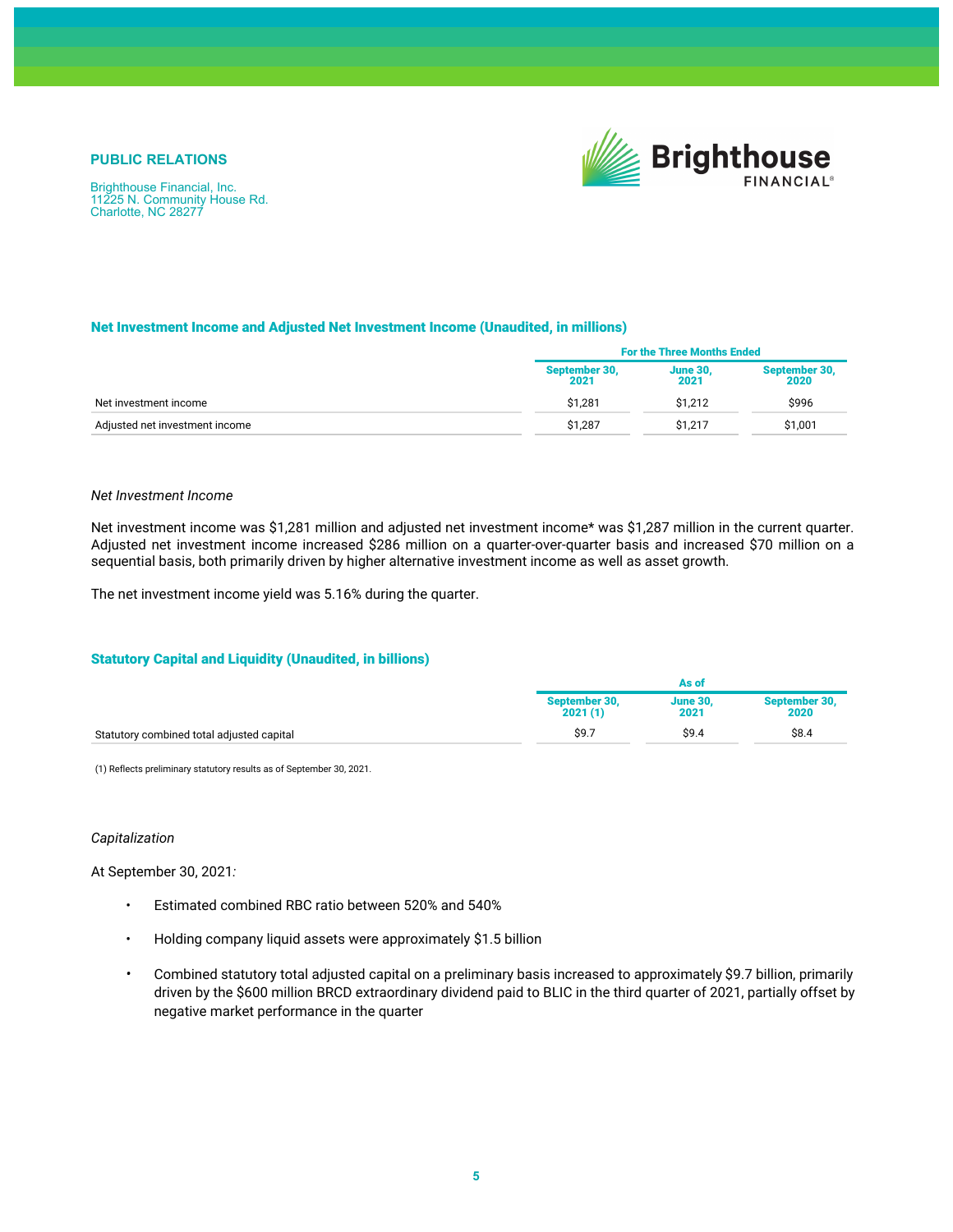

Brighthouse Financial, Inc. 11225 N. Community House Rd. Charlotte, NC 28277

#### **Earnings Conference Call**

Brighthouse Financial will hold a conference call and audio webcast to discuss its financial results for the third quarter of 2021 at 8:00 a.m. Eastern Time on Friday, November 5, 2021. In connection with this call, the company has prepared a presentation for use with investors and other members of the investment community. This presentation is available on the Brighthouse Financial Investor Relations webpage at http://investor.brighthousefinancial.com.

To listen to the audio webcast via the internet and to access the related presentation, please visit the Brighthouse Financial Investor Relations webpage at http://investor.brighthousefinancial.com. To join the conference call via telephone, please register in advance at https://www.directeventreg.com/registration/event/9747978. Following registration, telephone participants will be provided a dial-in number, passcode and unique registrant ID needed to access the conference call.

A replay of the conference call will be made available until Friday, November 26, 2021, on the Brighthouse Financial Investor Relations webpage at http://investor.brighthousefinancial.com.

#### **About Brighthouse Financial, Inc.**

Brighthouse Financial, Inc. (Brighthouse Financial) (Nasdaq: BHF) is on a mission to help people achieve financial security. As one of the largest providers of annuities and life insurance in the U.S.,<sup>(1)</sup> we specialize in products designed to help people protect what they've earned and ensure it lasts. Learn more at brighthousefinancial.com.

(1) Ranked by 2020 admitted assets. Best's Review® : Top 200 U.S. Life/Health Insurers. A.M. Best, 2021.

## **CONTACT**

**FOR INVESTORS** Dana Amante (980) 949-3073 damante@brighthousefinancial.com

**FOR MEDIA** Deon Roberts (980) 949-3071 deon.roberts@brighthousefinancial.com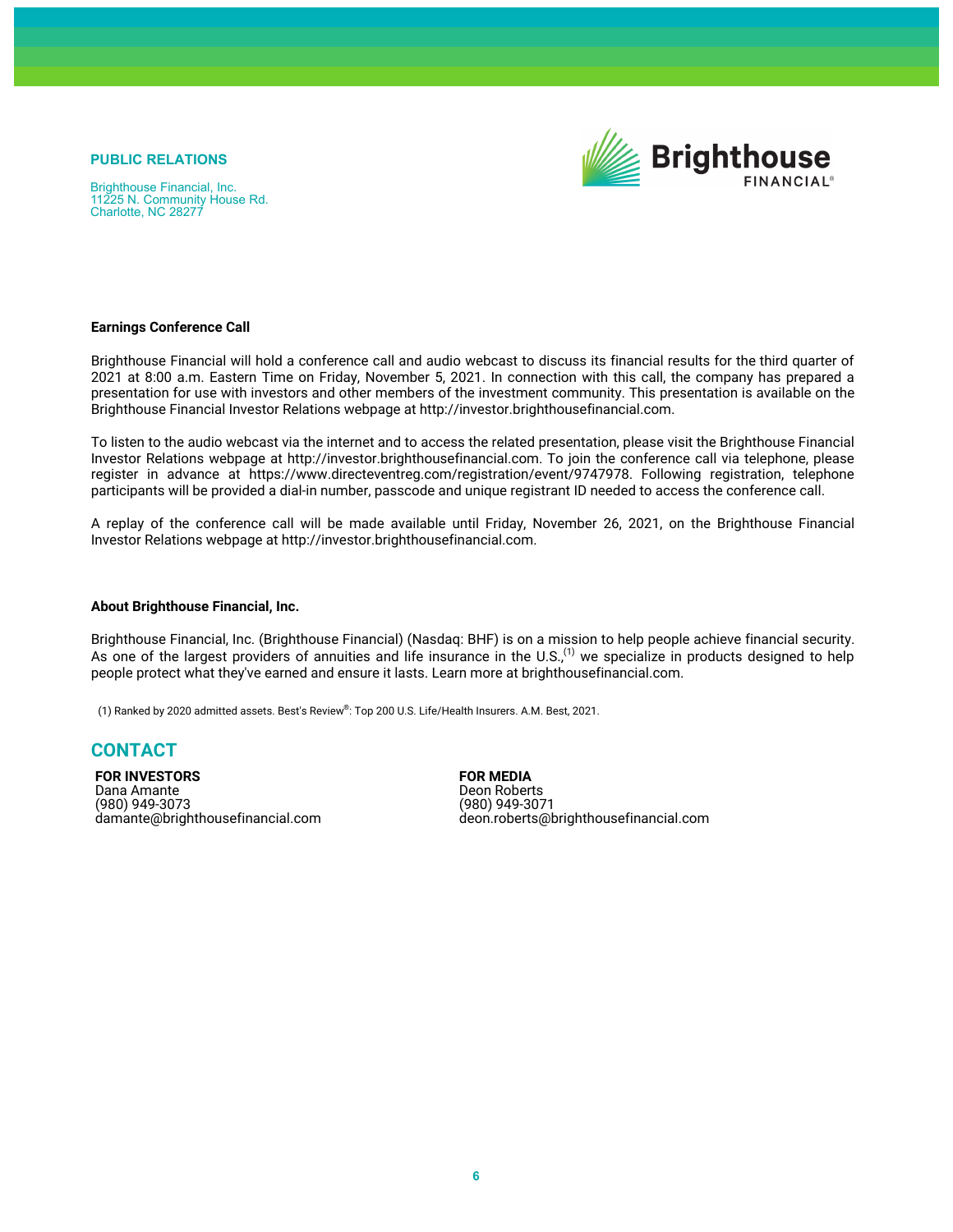

Brighthouse Financial, Inc. 11225 N. Community House Rd. Charlotte, NC 28277

#### **Note Regarding Forward-Looking Statements**

This news release and other oral or written statements that we make from time to time may contain information that includes or is based upon forward-looking statements within the meaning of the Private Securities Litigation Reform Act of 1995. Such forward-looking statements involve substantial risks and uncertainties. We have tried, wherever possible, to identify such statements using words such as "anticipate," "estimate," "expect," "project," "may," "will," "could," "intend," "goal," "target," "guidance," "forecast," "preliminary," "objective," "continue," "aim," "plan," "believe" and other words and terms of similar meaning, or that are tied to future periods, in connection with a discussion of future operating or financial performance. In particular, these include, without limitation, statements relating to future actions, prospective services or products, financial projections, future performance or results of current and anticipated services or products, sales efforts, expenses, the outcome of contingencies such as legal proceedings, as well as trends in operating and financial results.

Any or all forward-looking statements may turn out to be wrong. They can be affected by inaccurate assumptions or by known or unknown risks and uncertainties. Many such factors will be important in determining the actual future results of Brighthouse Financial. These statements are based on current expectations and the current economic environment and involve a number of risks and uncertainties that are difficult to predict. These statements are not guarantees of future performance. Actual results could differ materially from those expressed or implied in the forward-looking statements due to a variety of known and unknown risks, uncertainties and other factors. Although it is not possible to identify all of these risks and factors, they include, among others: differences between actual experience and actuarial assumptions and the effectiveness of our actuarial models; higher risk management costs and exposure to increased market risk due to guarantees within certain of our products; the effectiveness of our variable annuity exposure risk management strategy and the impact of such strategy on volatility in our profitability measures and negative effects on our statutory capital; material differences from actual outcomes compared to the sensitivities calculated under certain scenarios and sensitivities that we may utilize in connection with our variable annuity risk management strategies; the impact of interest rates on our future ULSG policyholder obligations and net income volatility; the impact of the ongoing worldwide COVID-19 pandemic; the potential material adverse effect of changes in accounting standards, practices or policies applicable to us, including changes in the accounting for long-duration contracts; loss of business and other negative impacts resulting from a downgrade or a potential downgrade in our financial strength or credit ratings; the availability of reinsurance and the ability of the counterparties to our reinsurance or indemnification arrangements to perform their obligations thereunder; heightened competition, including with respect to service, product features, scale, price, actual or perceived financial strength, claims-paying ratings, credit ratings, e-business capabilities and name recognition; our ability to market and distribute our products through distribution channels; any failure of third parties to provide services we need, any failure of the practices and procedures of such third parties and any inability to obtain information or assistance we need from third parties; the ability of our subsidiaries to pay dividends to us, and our ability to pay dividends to our shareholders and repurchase our common stock; the adverse impact on liabilities for policyholder claims as a result of extreme mortality events; the impact of adverse capital and credit market conditions, including with respect to our ability to meet liquidity needs and access capital; the impact of economic conditions in the capital markets and the U.S. and global economy, as well as geo-political or catastrophic events, on our investment portfolio, including on realized and unrealized losses and impairments, net investment spread and net investment income; the impact of events that adversely affect issuers, guarantors or collateral relating to our investments or our derivatives counterparties, on impairments, valuation allowances, reserves, net investment income and changes in unrealized gain or loss positions; the impact of changes in regulation and in supervisory and enforcement policies on our insurance business or other operations; the potential material negative tax impact of potential future tax legislation that could make some of our products less attractive to consumers; the effectiveness of our policies and procedures in managing risk; the loss or disclosure of confidential information, damage to our reputation and impairment of our ability to conduct business effectively as a result of any failure in cyber- or other information security systems; whether all or any portion of the tax consequences of our separation from MetLife, Inc. ("MetLife") are not as expected, leading to material additional taxes or material adverse consequences to tax attributes that impact us; the uncertainty of the outcome of any disputes with MetLife over tax-related or other matters and agreements or disagreements regarding MetLife's or our obligations under our other agreements; and other factors described from time to time in documents that we file with the U.S. Securities and Exchange Commission (the "SEC").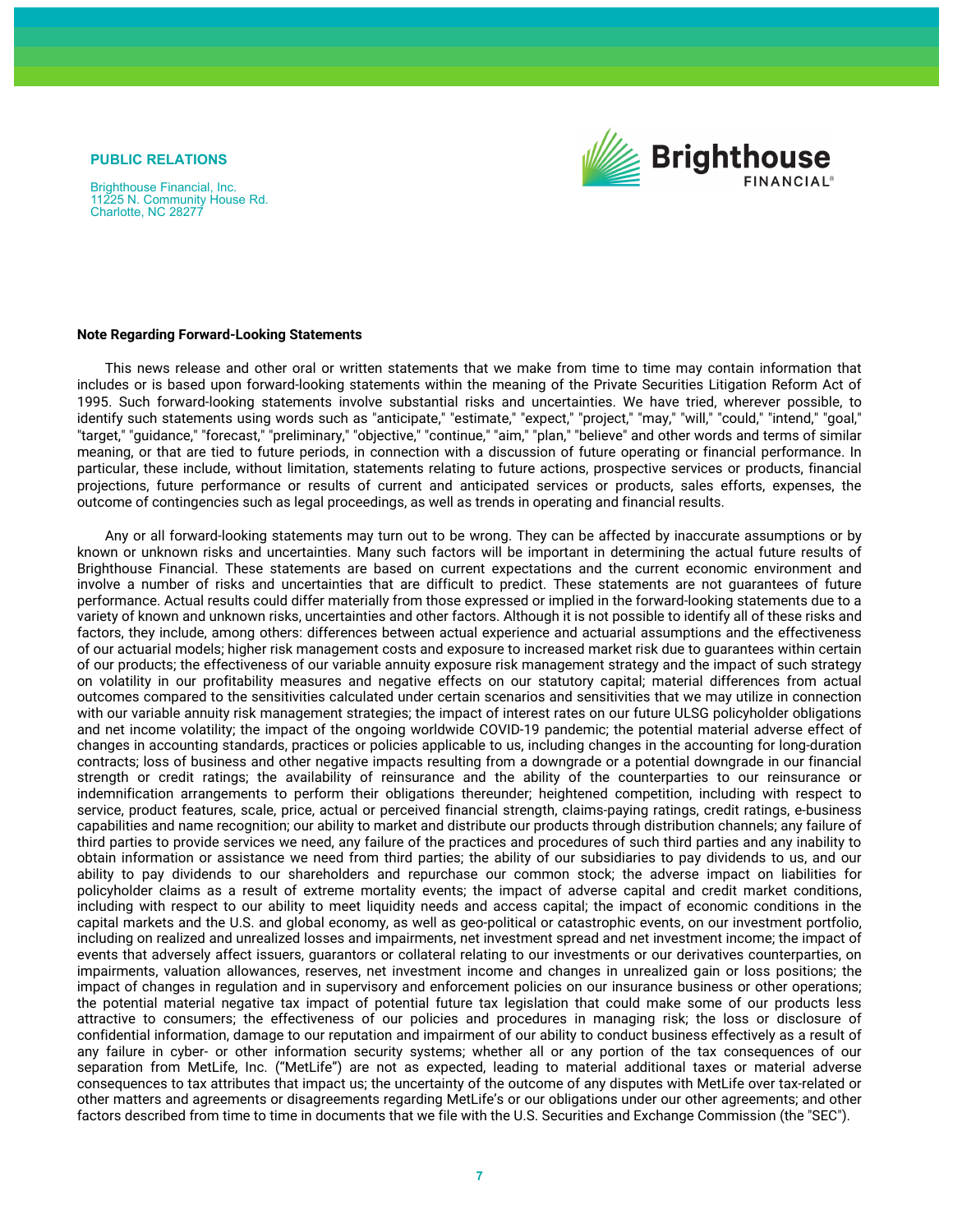

Brighthouse Financial, Inc. 11225 N. Community House Rd. Charlotte, NC 28277

For the reasons described above, we caution you against relying on any forward-looking statements, which should also be read in conjunction with the other cautionary statements included and the risks, uncertainties and other factors identified in our Annual Report on Form 10-K for the year ended December 31, 2020, particularly in the sections entitled "Risk Factors" and "Quantitative and Qualitative Disclosures About Market Risk," as well as in our other subsequent filings with the SEC. Further, any forward-looking statement speaks only as of the date on which it is made, and we undertake no obligation to update or revise any forward-looking statement to reflect events or circumstances after the date on which the statement is made or to reflect the occurrence of unanticipated events, except as otherwise may be required by law.

### **Non-GAAP and Other Financial Disclosures**

Our definitions of the non-GAAP and other financial measures may differ from those used by other companies.

#### *Non-GAAP Financial Disclosures*

We present certain measures of our performance that are not calculated in accordance with accounting principles generally accepted in the United States of America, also known as "GAAP." We believe that these non-GAAP financial measures highlight our results of operations and the underlying profitability drivers of our business, as well as enhance the understanding of our performance by the investor community.

The following non-GAAP financial measures, previously referred to as operating measures, should not be viewed as substitutes for the most directly comparable financial measures calculated in accordance with GAAP:

| Non-GAAP financial measures:                           | Most directly comparable GAAP financial measures: |
|--------------------------------------------------------|---------------------------------------------------|
| adjusted earnings                                      | net income (loss) available to shareholders (1)   |
| adjusted earnings, less notable items                  | net income (loss) available to shareholders (1)   |
| adjusted revenues                                      | revenues                                          |
| adjusted expenses                                      | expenses                                          |
| adjusted earnings per common share                     | earnings per common share, diluted (1)            |
| adjusted earnings per common share, less notable items | earnings per common share, diluted (1)            |
| adjusted return on common equity                       | return on common equity (2)                       |
| adjusted return on common equity, less notable items   | return on common equity (2)                       |
| adjusted net investment income                         | net investment income                             |
|                                                        |                                                   |

(1) Brighthouse uses net income (loss) available to shareholders to refer to net income (loss) available to Brighthouse Financial, Inc.'s common shareholders, and earnings per<br>common share, diluted to refer to net income (

(2) Brighthouse uses return on common equity to refer to return on Brighthouse Financial, Inc.'s common stockholders' equity.

Reconciliations to the most directly comparable historical GAAP measures are included for those measures which are presented herein. Reconciliations of these non-GAAP financial measures to the most directly comparable GAAP financial measures are not accessible on a forward-looking basis because we believe it is not possible without unreasonable efforts to provide other than a range of net investment gains and losses and net derivative gains and losses, which can fluctuate significantly within or outside the range and from period to period and may have a material impact on net income (loss) available to shareholders.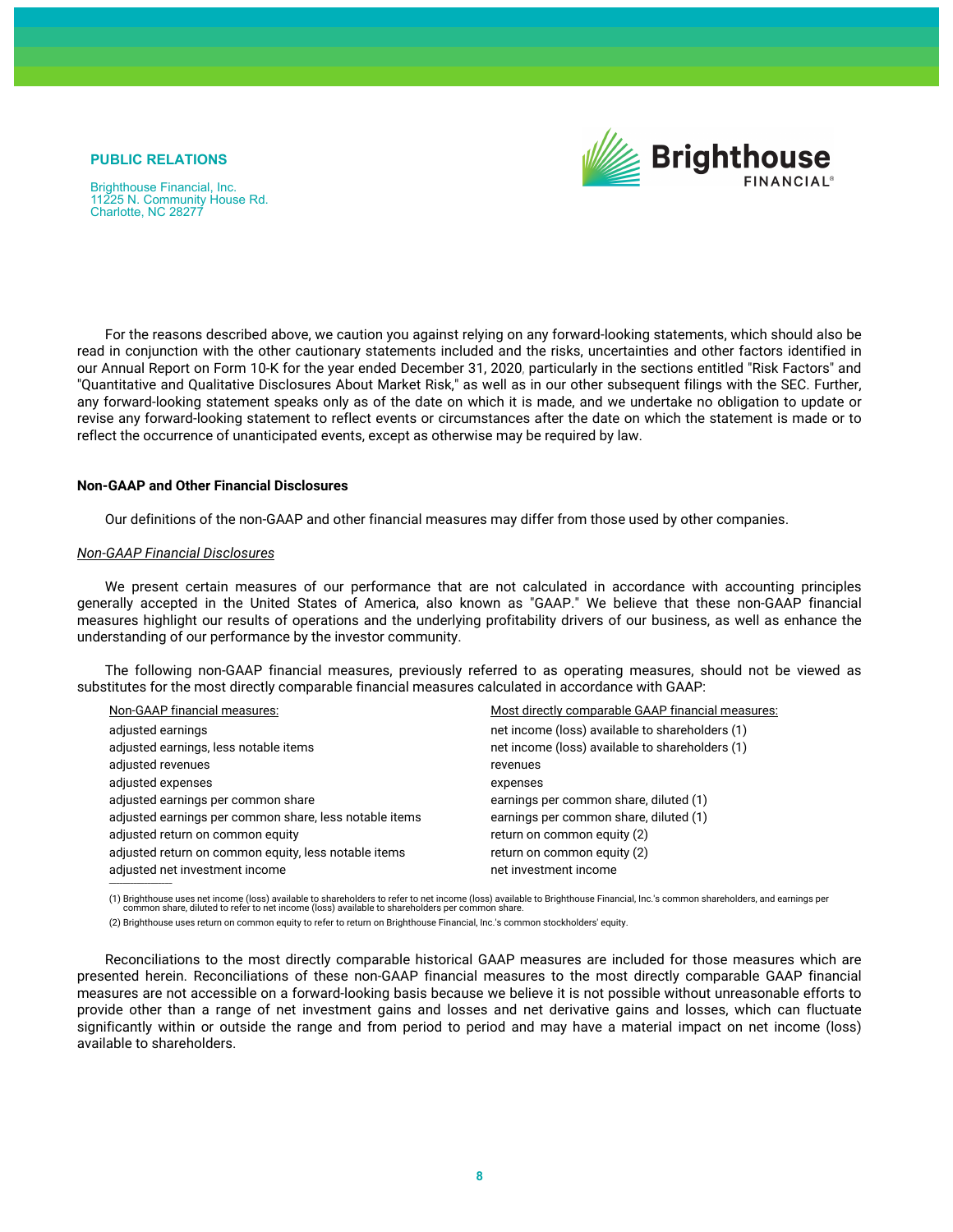

Brighthouse Financial, Inc. 11225 N. Community House Rd. Charlotte, NC 28277

### *Adjusted Earnings, Adjusted Revenues and Adjusted Expenses*

Adjusted earnings is a financial measure used by management to evaluate performance, allocate resources and facilitate comparisons to industry results. This financial measure, which may be positive or negative, focuses on our primary businesses principally by excluding the impact of market volatility, which could distort trends.

Adjusted earnings reflects adjusted revenues less (i) adjusted expenses, (ii) provision for income tax expense (benefit), (iii) net income (loss) attributable to noncontrolling interests and (iv) preferred stock dividends. Provided below are the adjustments to GAAP revenues and GAAP expenses used to calculate adjusted revenues and adjusted expenses, respectively.

The following are significant items excluded from total revenues in calculating the adjusted revenues component of adjusted earnings:

- Net investment gains (losses);
- Net derivative gains (losses) ("NDGL") except earned income and amortization of premium on derivatives that are hedges of investments or that are used to replicate certain investments, but do not qualify for hedge accounting treatment ("Investment Hedge Adjustments"); and
- Certain variable annuity GMIB fees ("GMIB Fees").

The following are significant items excluded from total expenses in calculating the adjusted expenses component of adjusted earnings:

- Amounts associated with benefits related to GMIBs ("GMIB Costs");
- Amounts associated with periodic crediting rate adjustments based on the total return of a contractually referenced pool of assets and market value adjustments associated with surrenders or terminations of contracts ("Market Value Adjustments"); and
- Amortization of DAC and value of business acquired ("VOBA") related to (i) net investment gains (losses), (ii) net derivative gains (losses), (iii) GMIB Fees and GMIB Costs and (iv) Market Value Adjustments.

The tax impact of the adjustments discussed above is calculated net of the statutory tax rate, which could differ from our effective tax rate.

Consistent with GAAP guidance for segment reporting, adjusted earnings is also our GAAP measure of segment performance.

### *Adjusted Earnings per Common Share and Adjusted Return on Common Equity*

Adjusted earnings per common share and adjusted return on common equity are measures used by management to evaluate the execution of our business strategy and align such strategy with our shareholders' interests.

Adjusted earnings per common share is defined as adjusted earnings for the period divided by the weighted average number of fully diluted shares of common stock outstanding for the period. The weighted average common shares outstanding used to calculate adjusted earnings per share will differ from such shares used to calculate diluted net income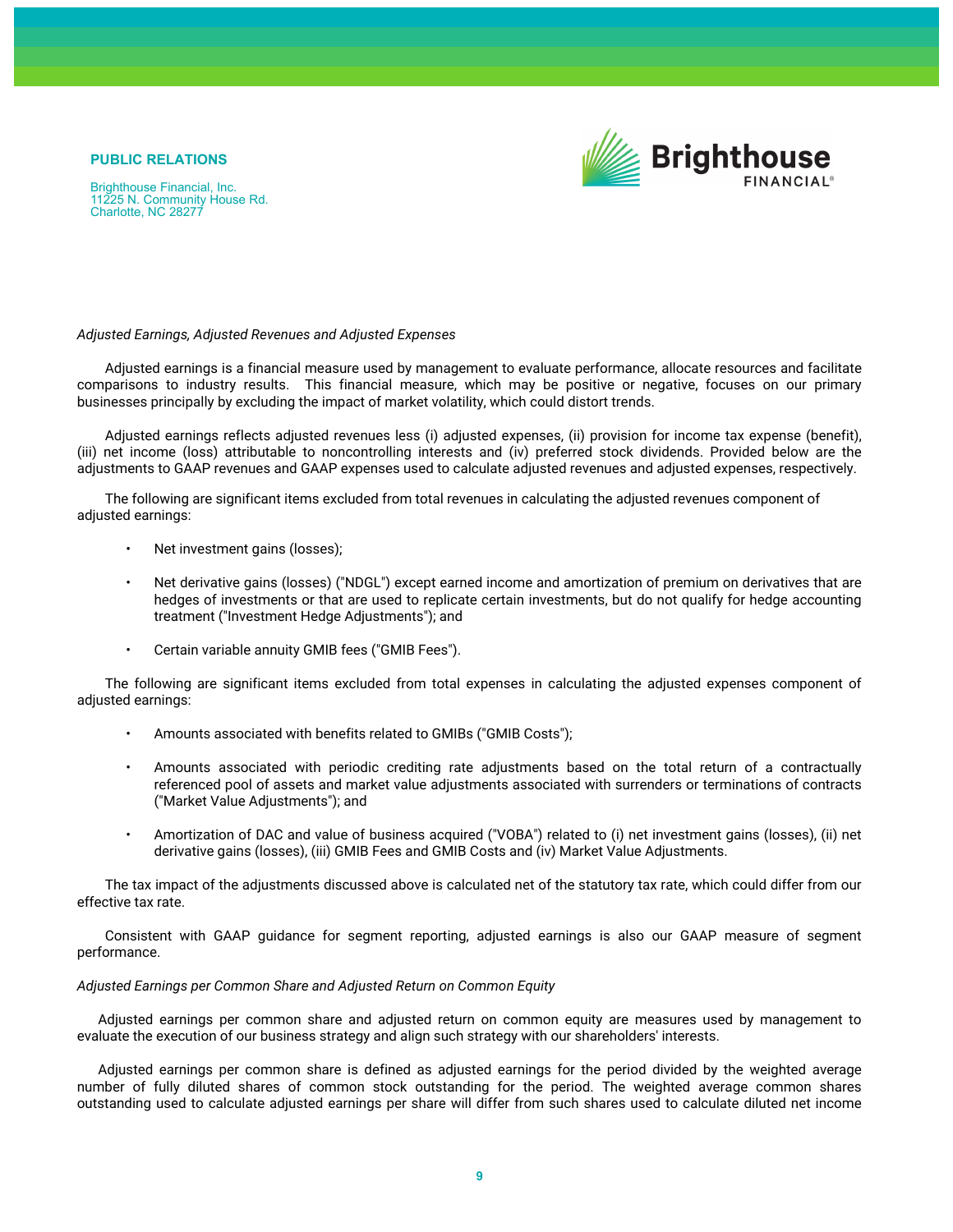

Brighthouse Financial, Inc. 11225 N. Community House Rd. Charlotte, NC 28277

(loss) available to shareholders per common share when the inclusion of dilutive shares has an anti-dilutive effect for one calculation but not for the other.

Adjusted return on common equity is defined as total annual adjusted earnings on a four quarter trailing basis, divided by the simple average of the most recent five quarters of total Brighthouse Financial, Inc.'s common stockholders' equity, excluding AOCI.

#### *Adjusted Net Investment Income*

We present adjusted net investment income to measure our performance for management purposes, and we believe it enhances the understanding of our investment portfolio results. Adjusted net investment income represents net investment income, including Investment Hedge Adjustments.

#### *Other Financial Disclosures*

#### *Corporate Expenses*

Corporate expenses includes functional department expenses, public company expenses, certain investment expenses, retirement funding and incentive compensation; and excludes establishment costs.

#### *Notable items*

Certain of the non-GAAP measures described above may be presented further adjusted to exclude notable items. Notable items reflect the impact on our results of certain unanticipated items and events, as well as certain items and events that were anticipated, such as establishment costs. The presentation of notable items and non-GAAP measures, less notable items is intended to help investors better understand our results and to evaluate and forecast those results.

#### *Book Value per Common Share and Book Value per Common Share, excluding AOCI*

Brighthouse uses the term "book value" to refer to "Brighthouse Financial, Inc.'s common stockholders' equity, including AOCI." Book value per common share is defined as ending Brighthouse Financial, Inc.'s common stockholders' equity, including AOCI, divided by ending common shares outstanding. Book value per common share, excluding AOCI, is defined as ending Brighthouse Financial, Inc.'s common stockholders' equity, excluding AOCI, divided by ending common shares outstanding.

### *CTE95*

CTE95 is defined as the amount of assets required to satisfy contract holder obligations across market environments in the average of the worst five percent of a set of capital market scenarios over the life of the contracts.

### *CTE98*

CTE98 is defined as the amount of assets required to satisfy contract holder obligations across market environments in the average of the worst two percent of a set of capital market scenarios over the life of the contracts.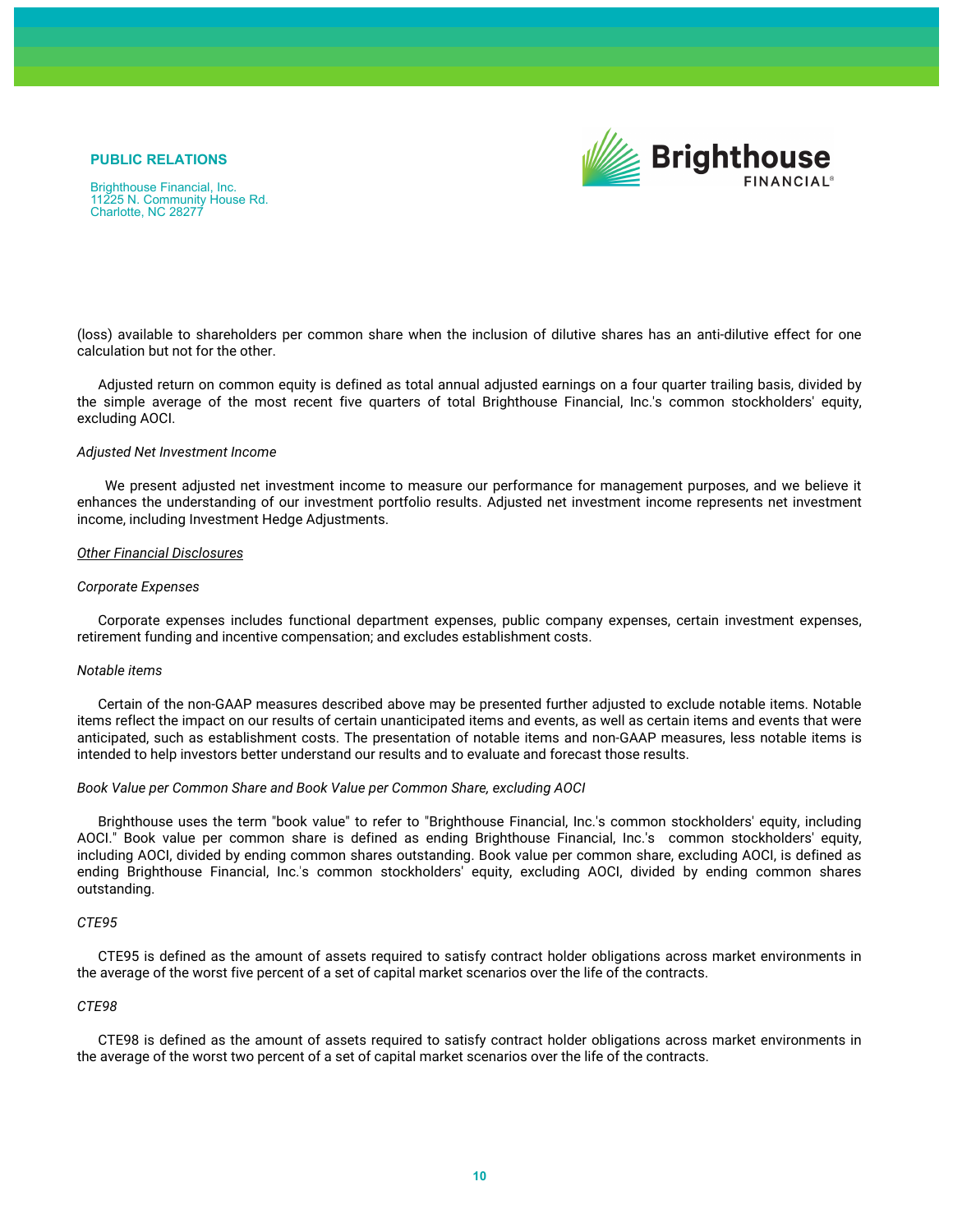

Brighthouse Financial, Inc. 11225 N. Community House Rd. Charlotte, NC 28277

### *Holding Company Liquid Assets*

Holding company liquid assets include liquid assets in Brighthouse Financial, Inc., Brighthouse Holdings, LLC, and Brighthouse Services, LLC. Liquid assets are comprised of cash and cash equivalents, short-term investments and publiclytraded securities, excluding assets that are pledged or otherwise committed. Assets pledged or otherwise committed include assets held in trust.

### *Total Adjusted Capital*

Total adjusted capital primarily consists of statutory capital and surplus, as well as the statutory asset valuation reserve. When referred to as "combined," represents that of our insurance subsidiaries as a whole.

#### *Sales*

Life insurance sales consist of 100 percent of annualized new premium for term life, first-year paid premium for whole life, universal life, and variable universal life, and total paid premium for indexed universal life. We exclude company-sponsored internal exchanges, corporate-owned life insurance, bank-owned life insurance, and private placement variable universal life.

Annuity sales consist of 100 percent of direct statutory premiums, except for fixed index annuity sales distributed through MassMutual that consist of 90 percent of gross sales. Annuity sales exclude certain internal exchanges. These sales statistics do not correspond to revenues under GAAP, but are used as relevant measures of business activity.

#### *Net Investment Income Yield*

Similar to adjusted net investment income, we present net investment income yields as a performance measure we believe enhances the understanding of our investment portfolio results. Net investment income yields are calculated on adjusted net investment income as a percent of average quarterly asset carrying values. Asset carrying values exclude unrealized gains (losses), collateral received in connection with our securities lending program, freestanding derivative assets and collateral received from derivative counterparties. Investment fee and expense yields are calculated as investment fees and expenses as a percent of average quarterly asset estimated fair values. Asset estimated fair values exclude collateral received in connection with our securities lending program, freestanding derivative assets and collateral received from derivative counterparties.

#### *Normalized Statutory Earnings (Loss)*

Normalized statutory earnings (loss) is used by management to measure our insurance companies' ability to pay future distributions and is reflective of whether our hedging program functions as intended. Normalized statutory earnings (loss) is calculated as statutory pre-tax net gain from operations adjusted for the favorable or unfavorable impacts of (i) net realized capital gains (losses), (ii) the change in total asset requirement at CTE95, net of the change in our variable annuity reserves, and (iii) unrealized gains (losses) associated with our variable annuities risk management strategy. Normalized statutory earnings (loss) may be further adjusted for certain unanticipated items that impacted our results in order to help management and investors better understand, evaluate and forecast those results.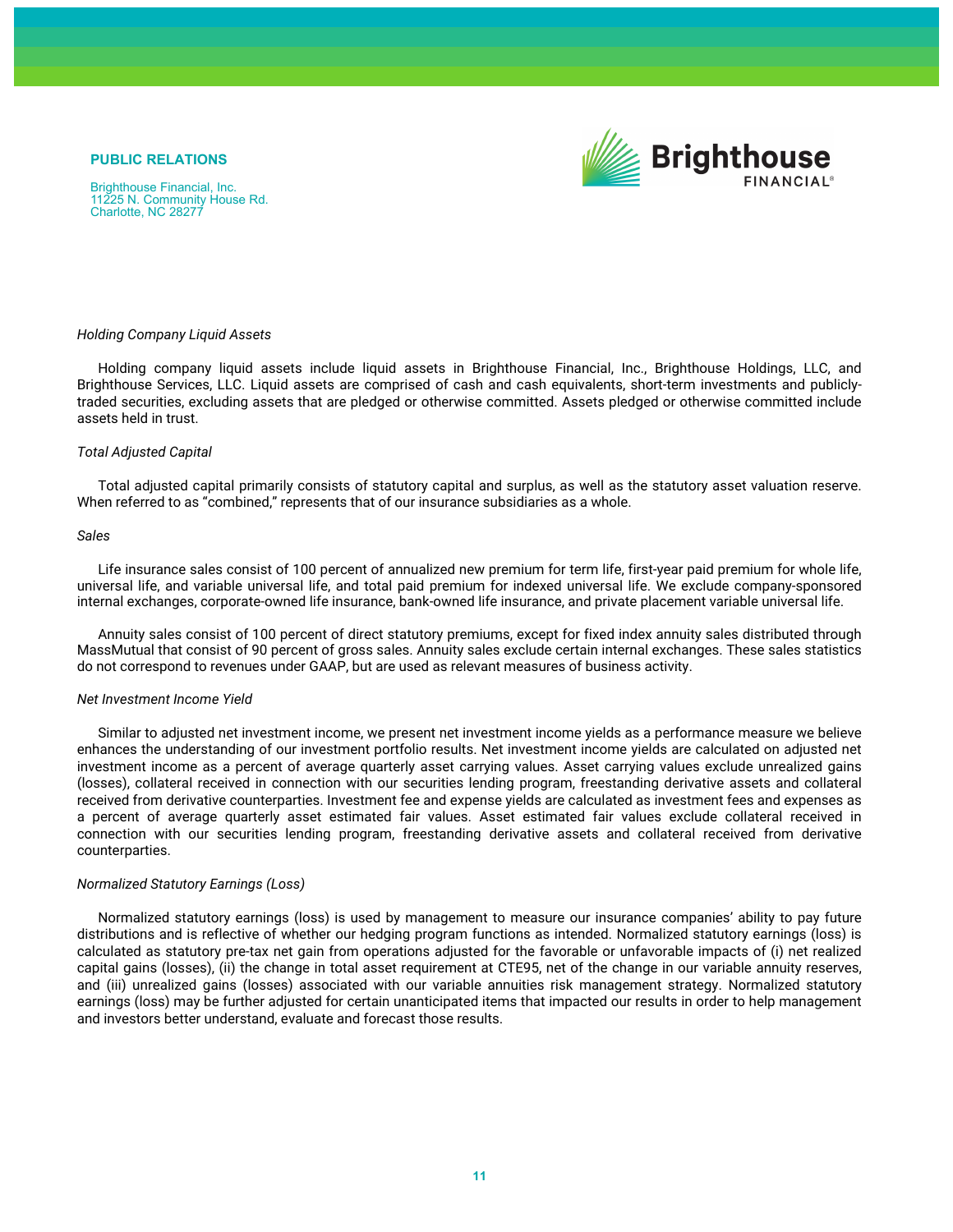

Brighthouse Financial, Inc. 11225 N. Community House Rd. Charlotte, NC 28277

### *Risk-Based Capital Ratio*

The risk-based capital ratio is a method of measuring an insurance company's capital, taking into consideration its relative size and risk profile, in order to ensure compliance with minimum regulatory capital requirements set by the National Association of Insurance Commissioners. When referred to as "combined," represents that of our insurance subsidiaries as a whole. The reporting of our combined risk-based capital ratio is not intended for the purpose of ranking any insurance company or for use in connection with any marketing, advertising or promotional activities.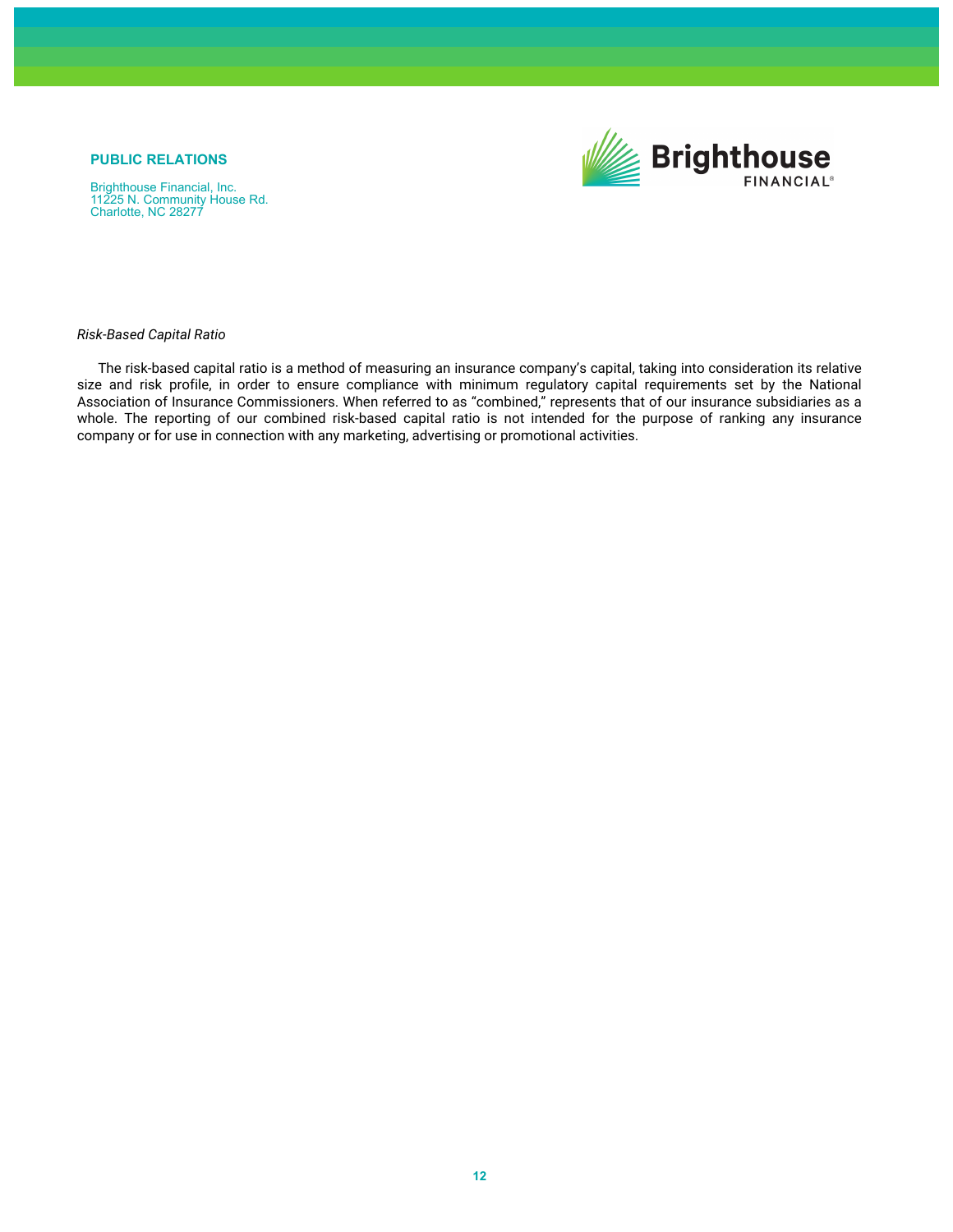

Brighthouse Financial, Inc. 11225 N. Community House Rd. Charlotte, NC 28277

### Condensed Statements of Operations (Unaudited, in millions)

|                                                                                  | <b>For the Three Months Ended</b> |                         |                       |  |
|----------------------------------------------------------------------------------|-----------------------------------|-------------------------|-----------------------|--|
| <b>Revenues</b>                                                                  | September 30,<br>2021             | <b>June 30,</b><br>2021 | September 30,<br>2020 |  |
| Premiums                                                                         | \$193                             | \$162                   | \$184                 |  |
| Universal life and investment-type product policy fees                           | 881                               | 919                     | 882                   |  |
| Net investment income                                                            | 1.281                             | 1.212                   | 996                   |  |
| Other revenues                                                                   | 117                               | 101                     | 99                    |  |
| Revenues before NIGL and NDGL                                                    | 2,472                             | 2,394                   | 2,161                 |  |
| Net investment gains (losses)                                                    | (16)                              | (34)                    | 5                     |  |
| Net derivative gains (losses)                                                    | 56                                | (684)                   | (1, 857)              |  |
| <b>Total revenues</b>                                                            | \$2,512                           | \$1,676                 | \$309                 |  |
| <b>Expenses</b>                                                                  |                                   |                         |                       |  |
| Interest credited to policyholder account balances                               | \$413                             | \$287                   | \$281                 |  |
| Policyholder benefits and claims                                                 | 1.112                             | 752                     | 3.047                 |  |
| Amortization of DAC and VOBA                                                     | (82)                              | 8                       | 244                   |  |
| Interest expense on debt                                                         | 41                                | 40                      | 47                    |  |
| Other expenses                                                                   | 538                               | 568                     | 533                   |  |
| <b>Total expenses</b>                                                            | 2,022                             | 1,655                   | 4,152                 |  |
| Income (loss) before provision for income tax                                    | 490                               | 21                      | (3,843)               |  |
| Provision for income tax expense (benefit)                                       | 105                               | (10)                    | (850)                 |  |
| <b>Net income (loss)</b>                                                         | 385                               | 31                      | (2,993)               |  |
| Less: Net income (loss) attributable to noncontrolling interests                 | $\overline{2}$                    | —                       | $\overline{2}$        |  |
| Net income (loss) attributable to Brighthouse Financial, Inc.                    | 383                               | 31                      | (2,995)               |  |
| Less: Preferred stock dividends                                                  | 22                                | 21                      | 17                    |  |
| Net income (loss) available to Brighthouse Financial, Inc.'s common shareholders | \$361                             | \$10                    | \$(3,012)             |  |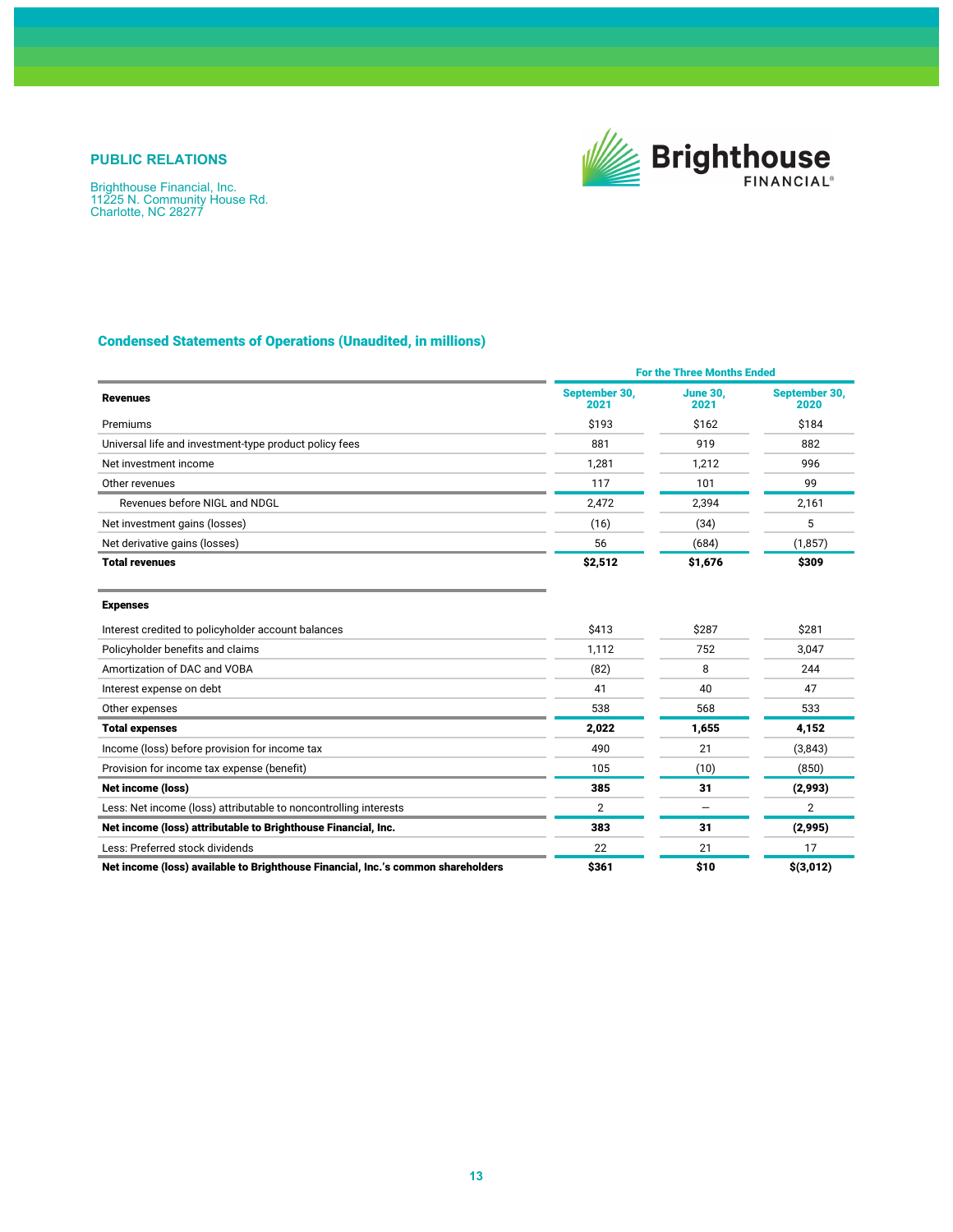

Brighthouse Financial, Inc. 11225 N. Community House Rd. Charlotte, NC 28277

## Condensed Balance Sheets (Unaudited, in millions)

|                                                                        |                       | As of                   |                       |
|------------------------------------------------------------------------|-----------------------|-------------------------|-----------------------|
| <b>ASSETS</b>                                                          | September 30,<br>2021 | <b>June 30.</b><br>2021 | September 30,<br>2020 |
| Investments:                                                           |                       |                         |                       |
| Fixed maturity securities available-for-sale                           | \$87,074              | \$84,785                | \$79.338              |
| <b>Equity securities</b>                                               | 90                    | 91                      | 117                   |
| Mortgage loans                                                         | 18,267                | 16,732                  | 15,746                |
| Policy loans                                                           | 1,264                 | 1,255                   | 1,289                 |
| Limited partnerships and limited liability companies                   | 3,959                 | 3,546                   | 2,562                 |
| Short-term investments                                                 | 1,892                 | 1,293                   | 4,239                 |
| Other invested assets                                                  | 2,774                 | 2,863                   | 5,038                 |
| <b>Total investments</b>                                               | 115,320               | 110,565                 | 108,329               |
| Cash and cash equivalents                                              | 4,108                 | 4,882                   | 6,189                 |
| Accrued investment income                                              | 764                   | 827                     | 781                   |
| Reinsurance recoverables                                               | 15,339                | 15,290                  | 15,052                |
| Premiums and other receivables                                         | 959                   | 837                     | 1,035                 |
| DAC and VOBA                                                           | 5,356                 | 5,122                   | 4,664                 |
| Other assets                                                           | 484                   | 494                     | 447                   |
| Separate account assets                                                | 112,361               | 115,839                 | 103,184               |
| <b>Total assets</b>                                                    | \$254,691             | \$253,856               | \$239,681             |
| <b>LIABILITIES AND EQUITY</b>                                          |                       |                         |                       |
| <b>Liabilities</b>                                                     |                       |                         |                       |
| Future policy benefits                                                 | \$43,795              | \$43,427                | \$44,537              |
| Policyholder account balances                                          | 63,748                | 60,300                  | 52,798                |
| Other policy-related balances                                          | 3,406                 | 3,356                   | 3,088                 |
| Payables for collateral under securities loaned and other transactions | 5,639                 | 5,143                   | 6,989                 |
| Long-term debt                                                         | 3,436                 | 3,436                   | 3,979                 |
| Current income tax payable                                             | 148                   | 150                     | 72                    |
| Deferred income tax liability                                          | 1,120                 | 1,109                   | 1,816                 |
| Other liabilities                                                      | 4,942                 | 4,916                   | 4,887                 |
| Separate account liabilities                                           | 112,361               | 115,839                 | 103,184               |
| <b>Total liabilities</b>                                               | 238,595               | 237,676                 | 221,350               |
| <b>Equity</b>                                                          |                       |                         |                       |
| Preferred stock, at par value                                          |                       |                         |                       |
| Common stock, at par value                                             | $\mathbf{1}$          | 1                       | $\mathbf{1}$          |
| Additional paid-in capital                                             | 13,830                | 13,842                  | 13,314                |
| Retained earnings (deficit)                                            | (705)                 | (1,088)                 | 511                   |
| <b>Treasury stock</b>                                                  | (1, 385)              | (1,236)                 | (941)                 |
| Accumulated other comprehensive income (loss)                          | 4,290                 | 4,596                   | 5,381                 |
| Total Brighthouse Financial, Inc.'s stockholders' equity               | 16,031                | 16,115                  | 18,266                |
| Noncontrolling interests                                               | 65                    | 65                      | 65                    |
| <b>Total equity</b>                                                    | 16,096                | 16,180                  | 18,331                |
| <b>Total liabilities and equity</b>                                    | \$254,691             | \$253,856               | \$239,681             |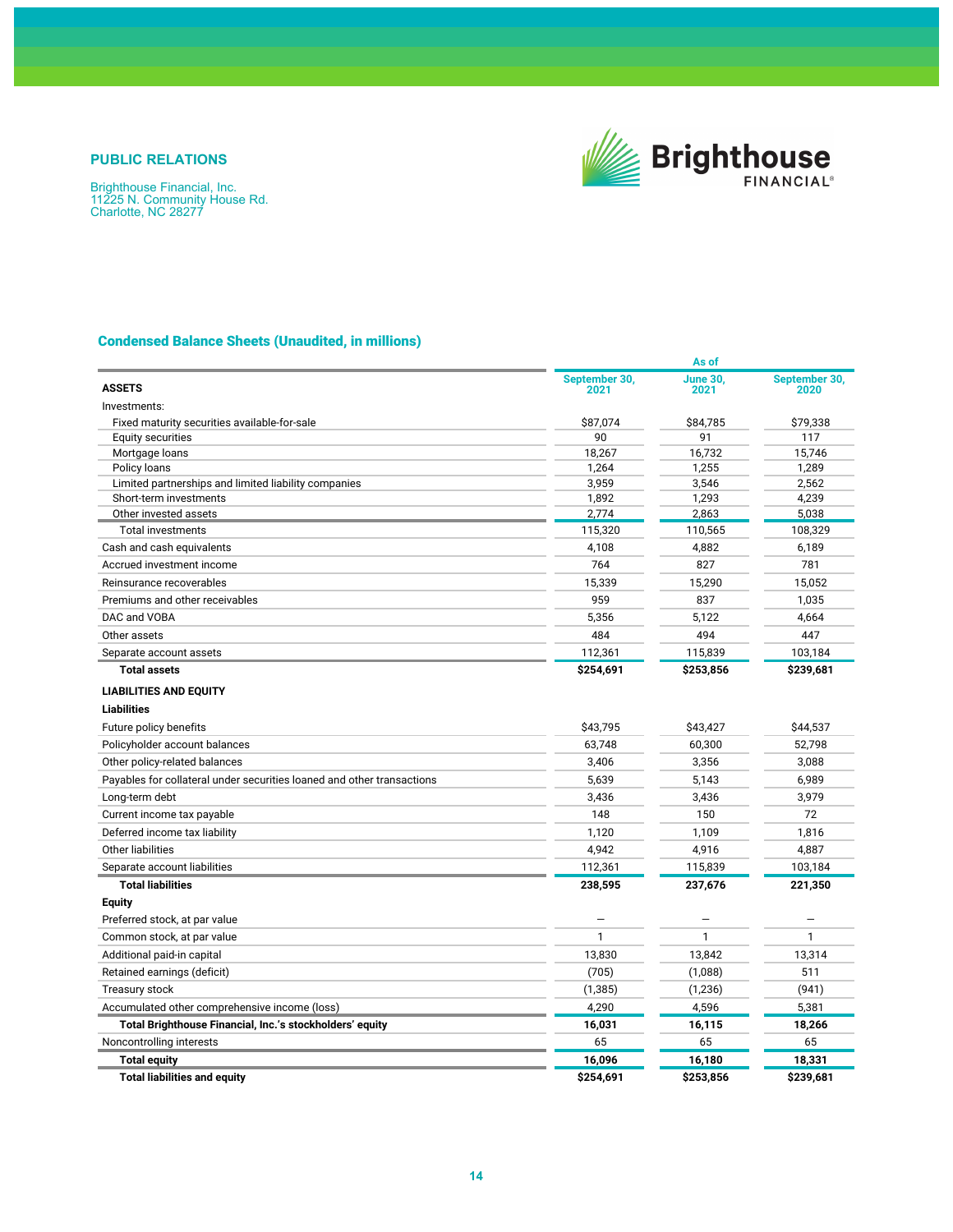

Brighthouse Financial, Inc. 11225 N. Community House Rd. Charlotte, NC 28277

Reconciliation of Net Income (Loss) Available to Shareholders to Adjusted Earnings and Adjusted Earnings, Less Notable Items, and Reconciliation of Net Income (Loss) Available to Shareholders per Common Share to Adjusted Earnings per Common Share and Adjusted Earnings, Less Notable Items per Common Share (Unaudited, in millions except per share data)

|                                                                             | <b>For the Three Months Ended</b> |                         |                       |
|-----------------------------------------------------------------------------|-----------------------------------|-------------------------|-----------------------|
| ADJUSTED EARNINGS, LESS NOTABLE ITEMS                                       | September 30,<br>2021             | <b>June 30.</b><br>2021 | September 30,<br>2020 |
| Net income (loss) available to shareholders                                 | \$361                             | \$10                    | \$(3,012)             |
| Less: Net investment gains (losses)                                         | (16)                              | (34)                    | 5                     |
| Less: Net derivative gains (losses), excluding investment hedge adjustments | 50                                | (689)                   | (1,862)               |
| Less: GMIB Fees and GMIB Costs                                              | (83)                              | 75                      | (957)                 |
| Less: Amortization of DAC and VOBA                                          | (64)                              | 128                     | (86)                  |
| Less: Market value adjustments and other                                    | 2                                 | (19)                    | (41)                  |
| Less: Provision for income tax (expense) benefit on reconciling adjustments | 22                                | 114                     | 618                   |
| <b>Adjusted earnings</b>                                                    | 450                               | 435                     | (689)                 |
| Less: Notable items                                                         | (64)                              | (23)                    | (1,077)               |
| Adjusted earnings, less notable items                                       | \$514                             | \$458                   | \$388                 |
| ADJUSTED EARNINGS, LESS NOTABLE ITEMS PER COMMON SHARE (1)                  |                                   |                         |                       |
| Net income (loss) available to shareholders per common share                | \$4.34                            | \$0.11                  | \$ (32.49)            |
| Less: Net investment gains (losses)                                         | (0.19)                            | (0.40)                  | 0.05                  |
| Less: Net derivative gains (losses), excluding investment hedge adjustments | 0.60                              | (8.01)                  | (20.09)               |
| Less: GMIB Fees and GMIB Costs                                              | (1.00)                            | 0.87                    | (10.32)               |
| Less: Amortization of DAC and VOBA                                          | (0.77)                            | 1.49                    | (0.93)                |
| Less: Market value adjustments and other                                    | 0.02                              | (0.22)                  | (0.44)                |
| Less: Provision for income tax (expense) benefit on reconciling adjustments | 0.26                              | 1.32                    | 6.67                  |
| Adjusted earnings per common share                                          | 5.41                              | 5.05                    | (7.43)                |
| Less: Notable items                                                         | (0.77)                            | (0.27)                  | (11.62)               |
| Adjusted earnings, less notable items per common share                      | \$6.17                            | \$5.32                  | \$4.19                |

(1) Per share calculations are on a diluted basis and may not recalculate or foot due to rounding. For loss periods, dilutive shares were not included in the calculation as<br>inclusion of such shares would have an anti-dilut